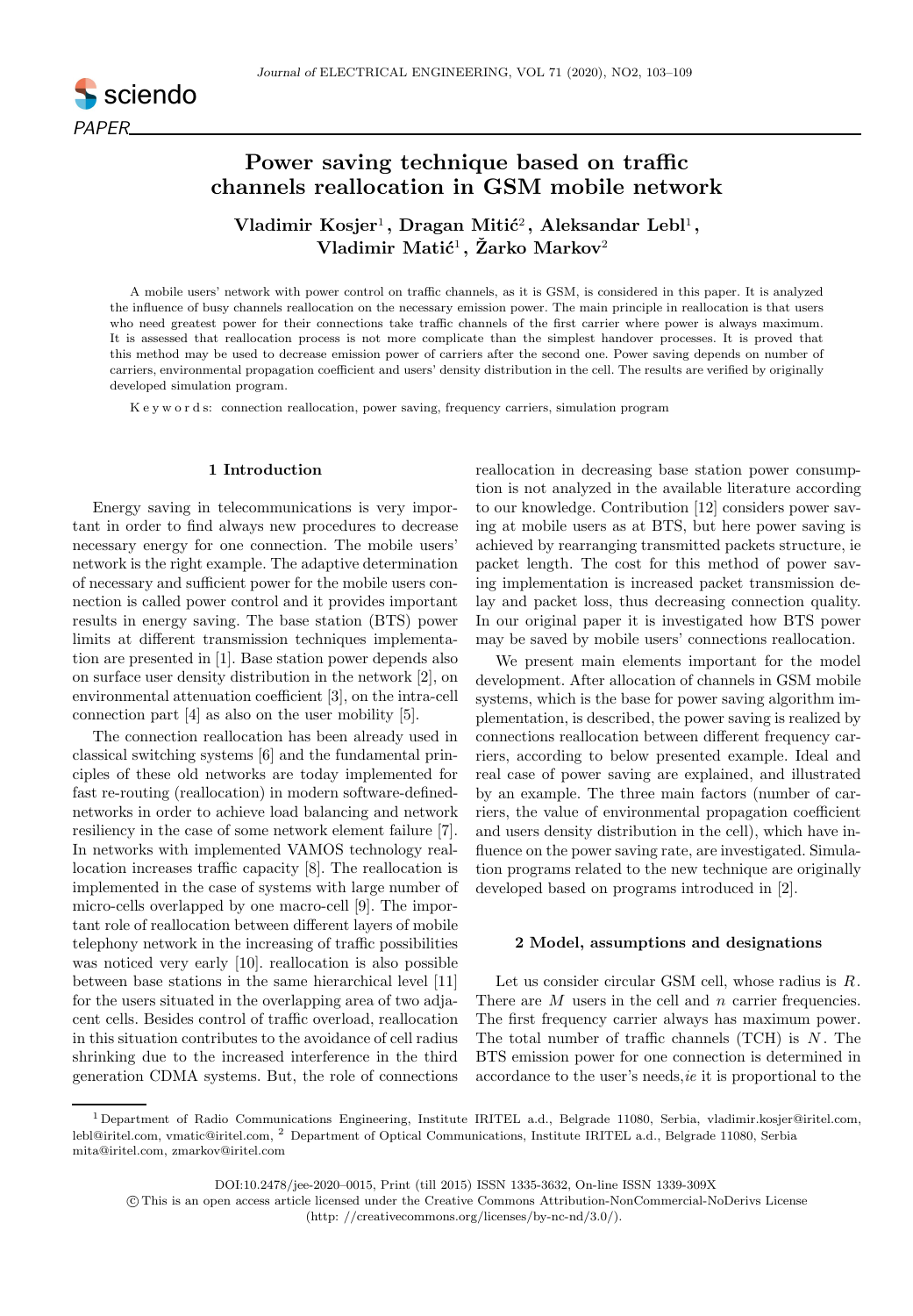

Fig. 1. Illustration of necessary emission power for GSM system time slots

environmental attenuation coefficient and the distance between user and BTS [3]. Although BTS power depends on more factors, in this paper it is supposed that it depends only on the distance between BTS and the user. It is supposed that the percent of intra-cell connections is negligible.

Mutual exchange of channels in realized connections after which the total transmitted power is less will be called reallocation. Channel reallocation will be carried out with the aim that the users who require greatest power take traffic channels in the first carrier. Channel reallocation is the process which is similar to intra-cell handover and it is not more complex from it. It is supposed that channel reallocation is so quick that users cant notice it.

The main considerations presented in this paper are related busy-hour, ie when it may be supposed that nearly all channels are busy and BTS emission power is greatest. The power will be designated by  $w$ , mean and maximum power of one channel will be designated by  $w_m$  and  $w_{\text{max}}$ , respectively. In this paper it is supposed that one channel emission power depends on user distance from BTS, d, according to the known expression  $w = a \cdot d^{\gamma}$ , where a is coefficient of proportionality and  $\gamma$  is transmission coefficient in some environment [13]. The typical value of  $\gamma$  is between 2 and 5 [14]. It is also supposed that power which is transmitted to users changes continuously, and not as it is in praxis in steps of 2 dB. The offered traffic is designated by A and call intensity (number of calls in the unit of time) by  $\lambda$ .

#### 3 Allocation of channels with power control

As it is well known, the allocation of channels, ie time slots in GSM networks is as in Fig. 1. Each carrier has 8 time slots. First two time slots on the first carrier are signalling and remaining 6 are traffic. The total number of traffic channels is, therefore,  $N = 8n-2$ . BTS power of the first carrier and the power of all channels on the first carrier are always maximum nevertheless the channels are busy or not and this carrier is used as a beacon [15]. The power of the channels on the first carrier is symbolically presented in Fig. 1. Among them, channels 2, 5 and 6 are not busy. Let us consider the cell at the maximum traffic load, ie when all traffic channels are busy. In the cell with power control there are 6 traffic channels which have maximum power and remaining  $8(n-1)$  traffic channels whose power is sufficient to realize the connection and dependent on distance between BTS and user. It is important to remark that first six traffic channels with maximum emission power are sometimes seized by users who need low emission power.

### 4 Reallocation

Let us now consider the same cell, but with the function of reallocation. Reallocation is the process of assigning the channels from the first carrier to users who need the greatest emission power. Reallocation may be realized at the connection beginning (when there is some idle channel between channels 2–7) or during the connection when some of the channels from the first carrier need lower power than some of the channels from the other carriers. In this second case the power difference between transmitted and necessary power in the channels of the first carrier is significantly lower than in the first case.

The simple example of channel reallocation in the cell with only two carriers is presented in Fig. 2. Figure  $2(a)$ presents channels of both carriers before reallocation. The channels of the first carrier have maximum power, but the



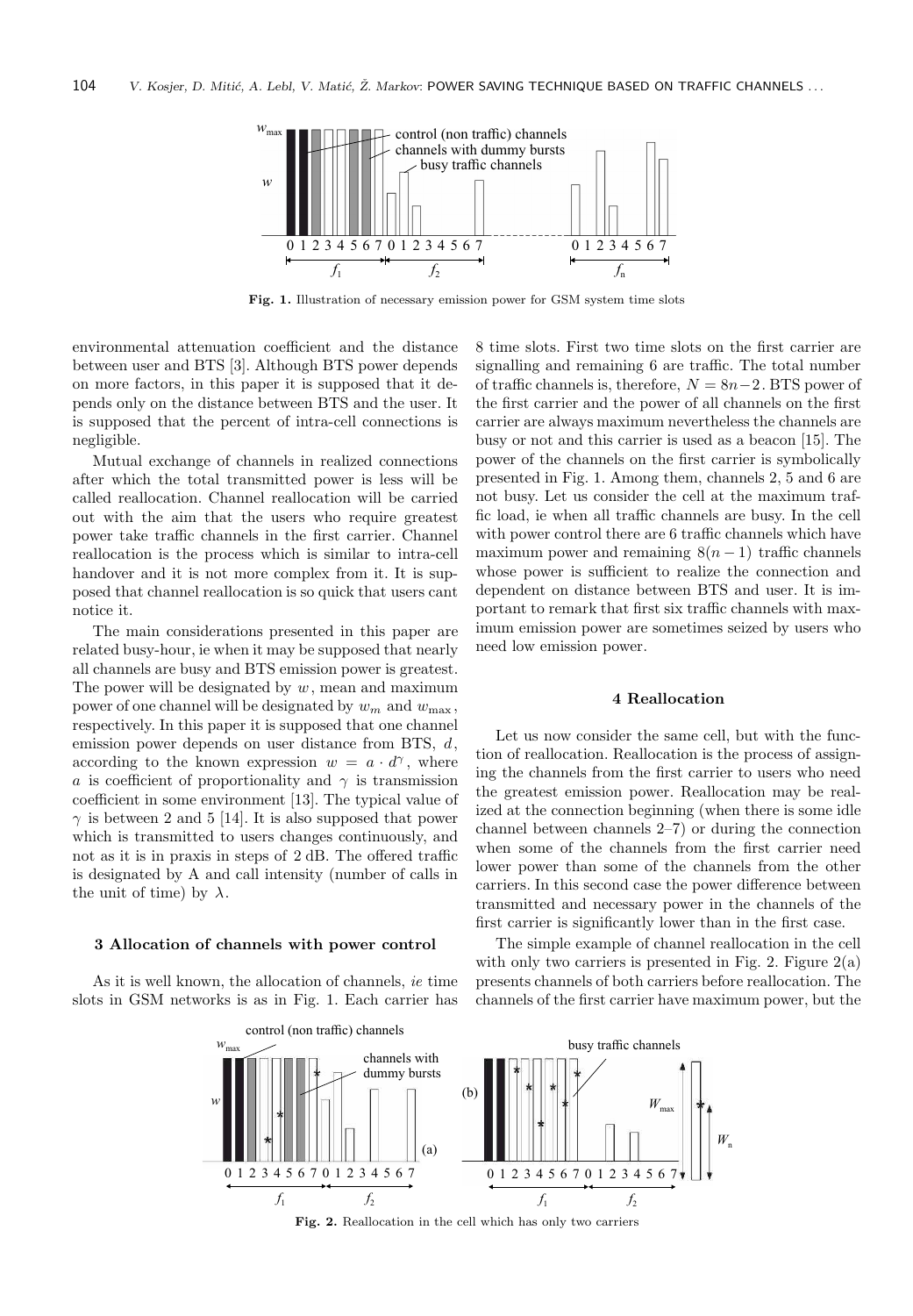

Fig. 3. Cell a: traffic process with power control without reallocation

asterisk on traffic channels designate what power would be sufficient for the realized connection  $(w_n)$  is sufficient power). Some traffic channels on the first carrier are not busy, but they transmit "dummy" content in order to maintain maximum emission power on the first carrier.

Figure 2(b) presents the state on both carriers after reallocation. Traffic channels of the second carrier which need higher power are replaced by the channels of the first carrier. This means that the following replacements have been made:

channel 1 from  $f_2$  is replaced by channel 2 in  $f_1$ , channel 4 from  $f_2$  is replaced by channel 3 in  $f_1$ , channel 3 from  $f1$  is replaced by channel 4 in  $f_2$ , channel 4 from  $f_1$  remains busy, channel 7 from  $f2$  is replaced by channel 5 in  $f_1$ , channel 0 from  $f2$  is replaced by channel 6 in  $f_1$ ,

channel 7 from  $f_1$  remains busy.

After the reallocation two consequences which influence at the total decrease of transmitted power may be seen:

- all traffic channels of the first carrier are busy,
- the channels of the first carrier are busy by the connections which need higher power and the channels of the second carrier by the connections which need lower power.

Reallocation is software defined process. It does require neither implementation of new hardware resources (channels) nor changes in existing hardware structures. Software for the reallocation realization would be very similar to the software for the simplest (intraBTS) handover. IntraBTS handover is explained in detail in [13], section 12.5.3.2. As also at this simple handover, reallocation is performed in the Base Station Controller (BSC), or even in Mobile Switching Centre (MSC). The conclusion is that modification of software to implement connections reallocation would not be expensive, because this software is not complicate and it is very similar to the existing software for handover.

### 5 Estimation of power saving

### 5.1 Ideal case

Transmitted power in each channel is random variable. That is why the powers are compared over their mean values. It is supposed that calls are generated in all network parts,ie that all distances between BTS and the user are possible and that all channels are busy. Two cells are considered: cell A with power control, Fig. 3, where each user can seize each channel and cell B with power control and reallocation, Fig. 4, where users with greatest power are placed in the first carrier and other channels are randomly engaged.

The mean necessary power of channel in the cell A,  $w_{Nm}$ , is the mean power of all N channels.

Reallocation is realized in the cell B. The most distant users from BTS who need greatest power are placed after reallocation in traffic channels of the first carrier, Figure 4. Assumption that users from 6 most distant sectors of the cell have seized 6 traffic channels on the first carrier makes this case ideal. The mean value of power in the channels which do not belong to the first carrier,  $w_{(N-6)m}$ , is calculated from the power of remaining  $N-6$  channels. Since in this case 6 channels with the maximum power are isolated, it is clear that it must be  $w_{Nm} > w_{(N-6)m}$ .

The total transmitted power in the cell A is

$$
w_{\text{At}} = 6 w_{1\,\text{max}} + (N - 6) w_{N\,\text{m}}.
$$
 (1)

The total mean transmitted power in the cell B is

$$
w_{\text{Bt}} = 6 w_{1\,\text{max}} + (N - 6) w_{(N - 6)\text{m}}.
$$
 (2)

As the first carrier power in both cells is maximum, ie equal, it is possible to compare the power of other carriers.

The power ratio of other channels in other carriers is

$$
G = \frac{w_{\text{At}}}{w_{\text{Bt}}} = \frac{(N-6) w_{\text{Nm}}}{(N-6) w_{(N-6)m}}.
$$
 (3)

Factor G may be considered to be an indicator of energy savings.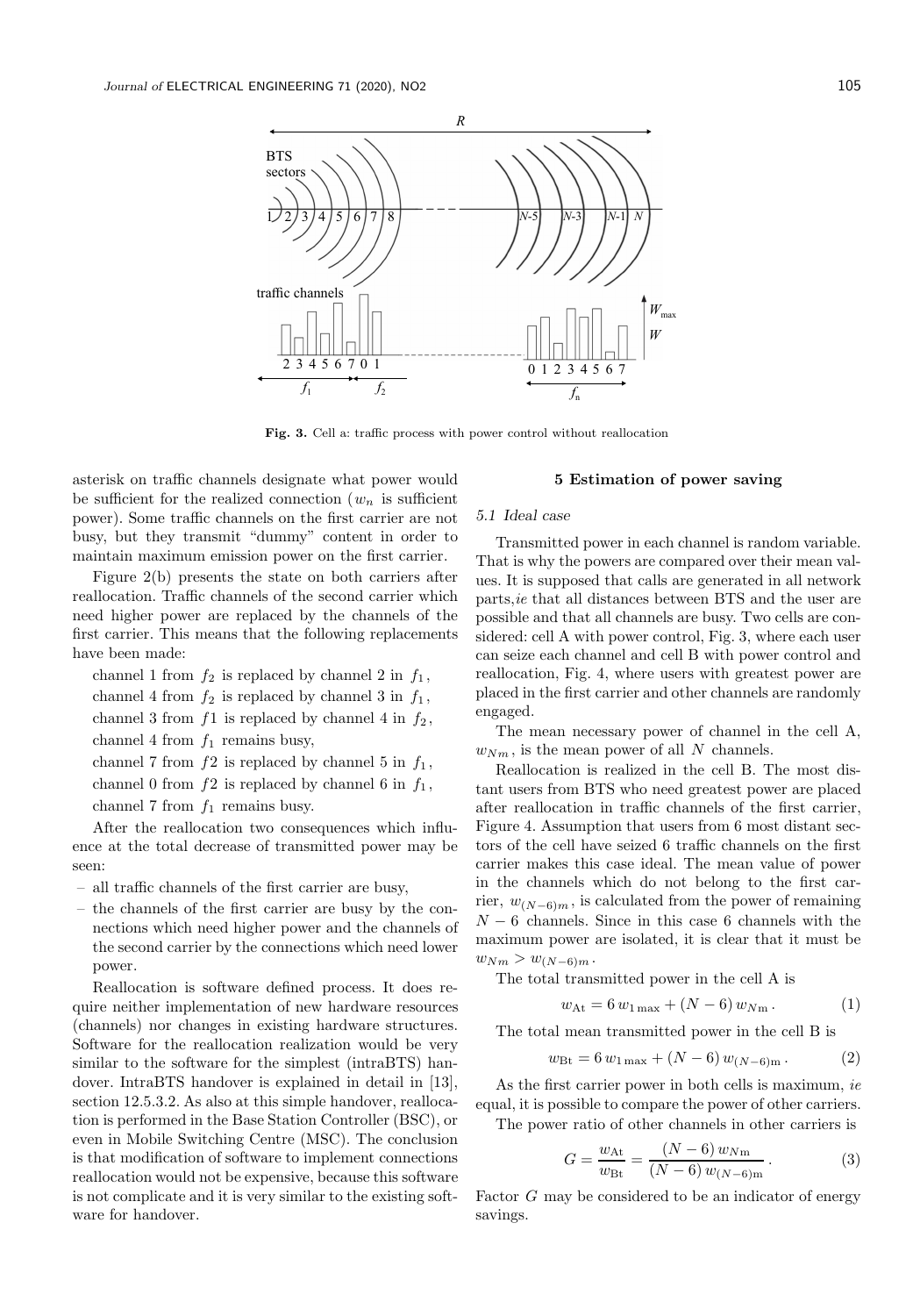

Fig. 4. Cell b: traffic process with power control and reallocation(ideal case)

### 5.2 Real case

Unfortunately, ideal case occurs only from time to time during traffic process and it is not significant to estimate energy of the cell with reallocation. The most common case of real traffic is the one when traffic grows and there are often more than 6 connections of users from the most distant sectors who increase mean power in the cell B with reallocation. In this case (2) becomes

$$
w_{\text{Bt}} = 6 w_{1\,\text{max}} + (N - 6) w_{(N - 6)\text{m2}},\tag{4}
$$

where  $w_{(N-6)m2}$  represents mean power of the remaining  $(N - 6)$  channels. Among these channels some of them require high power and the consequence is that it is  $w_{(N-6)m2} > w_{(N-6)m}$  and the power saving is lower than in the ideal case.

### 6 An example

Ideal and real case will be investigated by the following numerical example:  $N = 14$ ,  $n = 2$ ,  $\gamma = 2$ , and the uniform surface user density distribution in the cell. According to (8) from [2], it may be proved that the mean power per a user is half a maximum power, ie  $w_m = 0.5 w_{1\,\text{max}}$ ,  $w_{1\,\text{max}} = a R^2$  for uniform user surface distribution.

In ideal case the mean channel power for carriers other than the first one in the cell A without reallocation equals

$$
w_{\rm Nm} = 0.5 w_{1\,\rm max} = 0.5 a R^2. \tag{5}
$$

Ideal case in the cell B implies that 6 most distant users have seized 6 traffic channels in the first carrier, Fig. 4. Other traffic channels on other carriers except the first one are seized by users from closer segments of the cell. The closer segments form the cell/circle with the radius

 $(8/14)$  R. The mean power of one channel in such a cell B is

$$
w_{(N-6)tm} = 0.5 w_{1\max r} = 0.5 a \left(\frac{N-6}{N}R\right)^2
$$

$$
= 0.5 a \left(\frac{8}{14}R\right)^2 = 0.3265 w_{Nm}, \quad (6)
$$

where  $w_{1\max r}$  is maximum power of the channel in a small circle and it is equal a  $(8/14)^2 R^2$ .

The power of the second carrier in the cell A is

$$
w_A = (N - 6) w_{Nm} = 4 w_{1\max}, \tag{7}
$$

and in the cell B

$$
w_B = (N - 6) w_{(N - 6)m}
$$
  
= 0.3265 (N - 6) w\_{Nm} = 1.306 w\_{1 max}, (8)

thus causing that the power ratio of second carrier in the cells A and B is about 3.06.



Fig. 5. Traffic process in the cell which is divided in closer and further segments

The real case in this cell includes traffic process randomness and possibility of traffic increase. Traffic randomness is reflected in the different proportions of calls from near and distant parts of the cell: their balance is reflected only in the mean values. In order to see what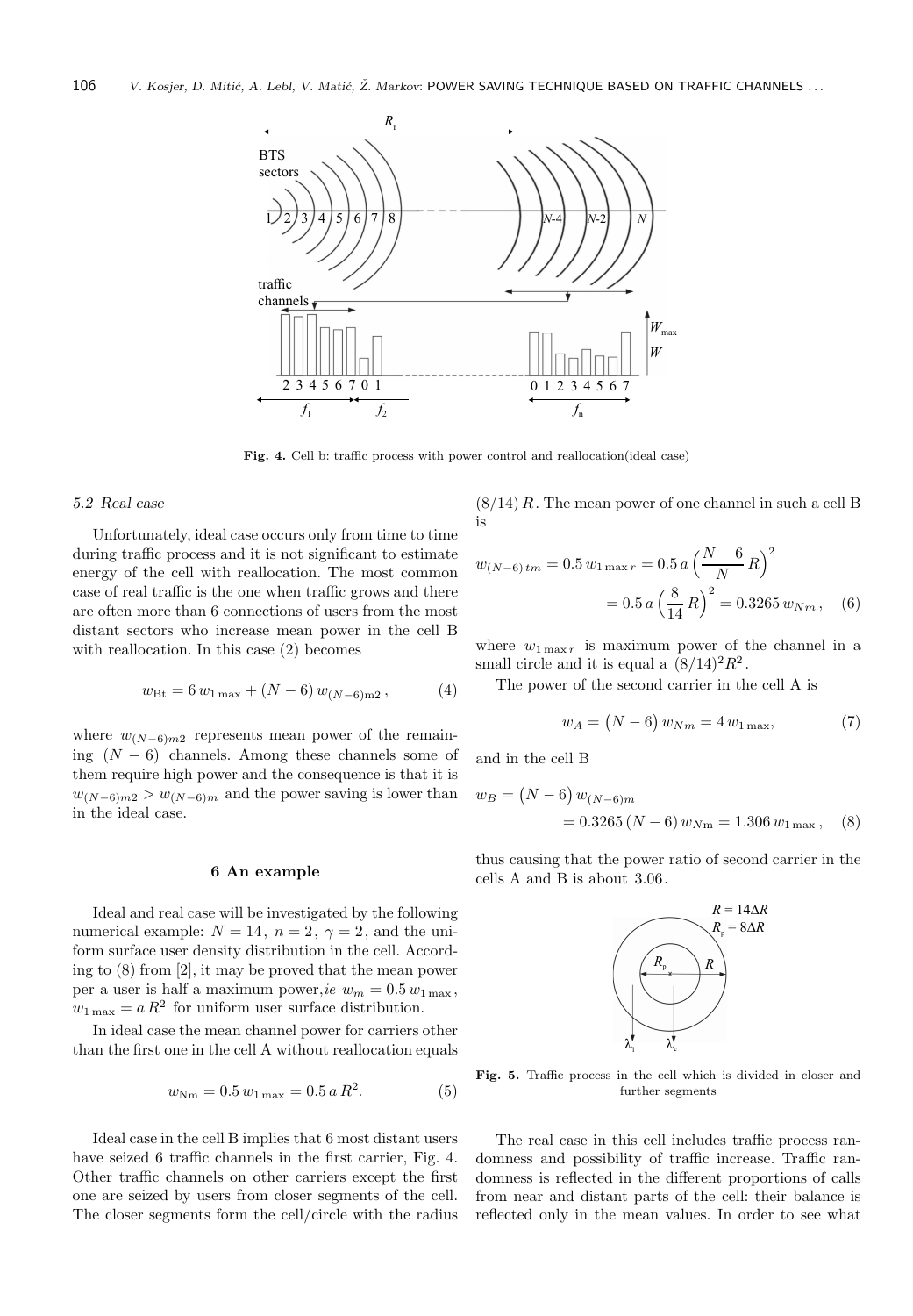it is, let us imagine that a cell is divided in 8 closer and 6 further segments, Fig. 5.

It may be proved that the number of users in the circle (inner area) is  $32.64\%$  and in the ring (outer area) is 67.36 % of total user number in the cell. The same is the offered traffic ratio from two cell parts,  $ie \ \lambda c = 0.3264 \lambda$ and  $\lambda_l = 0.6736 \lambda$ . Let us suppose that unit of time is equal to the mean conversation/connection time. In that case offered traffic is equal to the call (traffic) intensity, ie  $A = \lambda$ . On the base of Poissonian distribution implementation it may be concluded that there is real probability for more than 6 call requests to come from the outer ring in short time for the offered traffic of  $A = 10E$ rl:  $P(7) = 0.1482$ ;  $P(8) = 0.1247$ ;  $P(9) = 0.0933$ , etc. This means that more distant users will seize also some channels of the second carrier besides the 6 channels of the first carrier, thus decreasing the reallocation contribution to the power saving. Let us suppose that two users from the distant sectors appear in the channels of the second carrier. The effect is the same as that inner area Fig. 5, is expanded from 8 to 10 segments due to increased offered traffic. The calls from these segments seize channels both from the first and from the second carrier. The power necessary to the new circle, ie to the channels in the second carrier is now

$$
w_B = 4 a \left(\frac{10}{14} R\right)^2 = 1.96 w_{1\max},\tag{9}
$$

and this is two times less than the carriers without reallocation  $(4 w_{1\,\text{max}})$ .

This numerical example is important, because the adopted traffic value (10 Erl) is real for 14 available channels because the corresponding traffic loss is about 5 %. The calculation results are verified in [2–4] by the simulation programs for communication process. These programs are adjusted to estimate emission power in mobile network cell. As a contribution of this paper it is additionally developed the simulation program for connections reallocation. The calculation results from this paper may be verified applying our originally developed simulation program which includes reallocation and the simulation program without reallocation. The simulation in twenty trials gives the mean value  $w_{Bsimul} = 2.025$  for the emphasized numerical example, ie that the mean value is in the range 2.022-2.027 with the probability 0.95. Difference between the results of calculation and simulation is explained in the following way: reallocation, ie power variation during the connection life-time, is hardly calculated, but may be easier determined in the simulation. That is why power is calculated according to its value at the connection beginning, not considering later variations.

The consequence of traffic increase is that more connections appear from all mobile network cell segments. This is the reason why more requests appear also from distant network parts, causing the increased competition for 6 channels from the first carrier. There are more and more connections with the increased power, which have

to be realized over the channels from the second, third or other carriers. In this way we may explain how traffic increase leads to lower power saving (besides traffic loss increase). The behaviour is illustrated by the previous numerical example. Figure 6 presents power ratio in the model without reallocation (wA) to the model with reallocation (wB) as a function of offered traffic (A). The results are obtained by simulation.



Fig. 6. Power ratio between the models without reallocation  $(w_a)$ and with reallocation  $(w_b)$  as a function of offered traffic  $(A)$ 



Fig. 7. The ratio of the necessary channel power in the cell A (without reallocation) to the cell B (with reallocation) as a function of environmental propagation coefficient  $(\gamma)$ 

Table 1. The ratio of the necessary channel power (excluding the first carrier) in the cell A (without reallocation) to the cell B (with reallocation) as a function of offered traffic (A Erl)

| N         | 14    | 22   | 30    |  |
|-----------|-------|------|-------|--|
| A(Erl)    | 10    | 17   | 25    |  |
| $w_A/w_B$ | 2.025 | 1.51 | 1.315 |  |

# 7 Power decrease as a function of the number of carriers, environmental propagation coefficient and user distribution in the cell

### 7.1 Dependence on the number of carriers

It is logical to expect that the increase of the number channels/carriers causes power saving decrease, because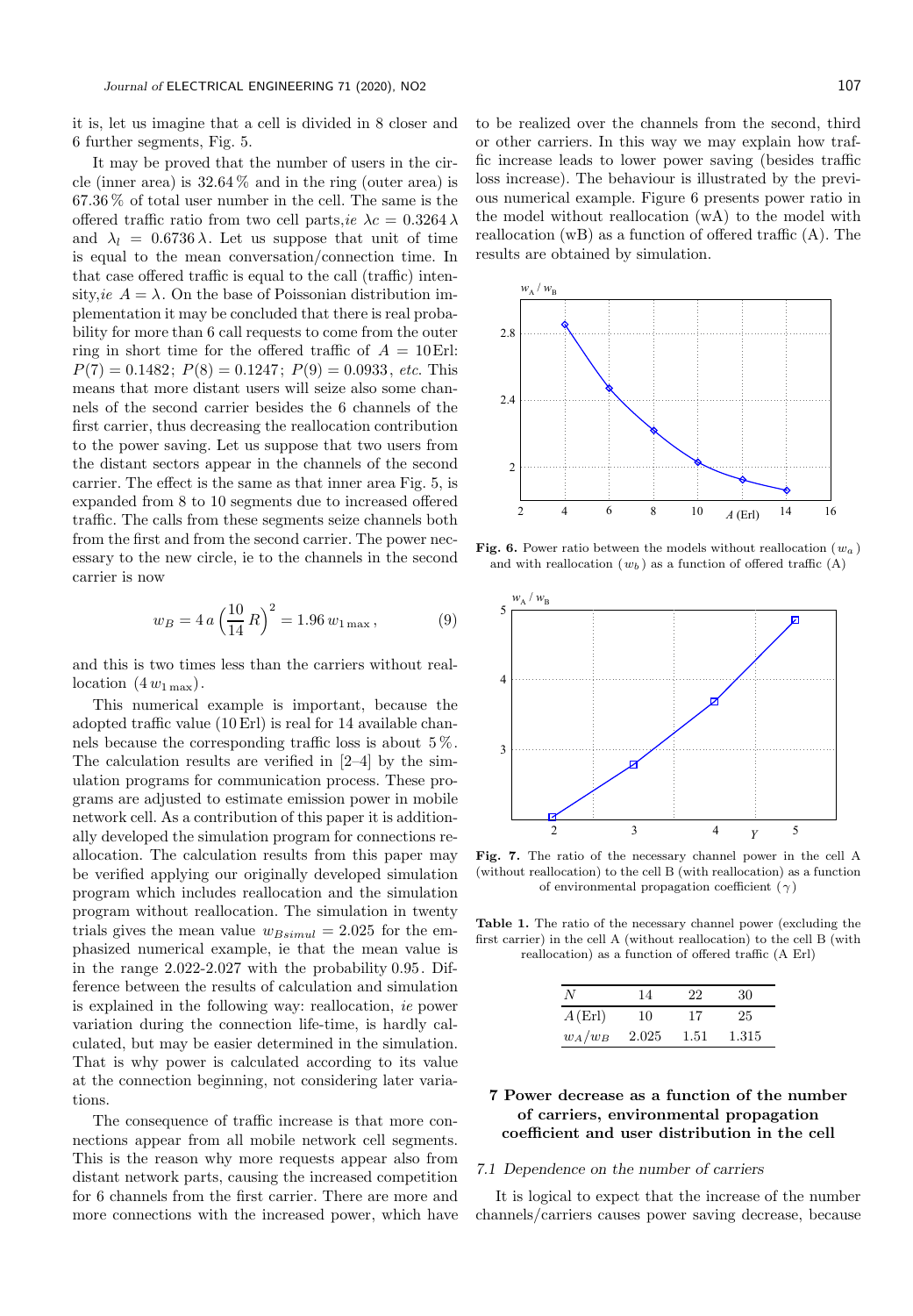| <b>Table 2.</b> The ratio of the necessary channel power in the cell A |
|------------------------------------------------------------------------|
| (without reallocation) to the cell B (with reallocation) for three     |
| different user distribution types                                      |
|                                                                        |

| User density<br>distribution | Decreasing | Uniform | Increasing |
|------------------------------|------------|---------|------------|
| $w_A/w_B$                    | 2.52       | 2.025   | 1.76       |

the number of channels for the connections with greatest power remains always the same. The ratio of the necessary channel powers (excluding the first carrier) in the cell A (without reallocation) and the cell B (with reallocation) is presented in Tab. 1. The other conditions are:  $\gamma = 2$ , user surface density distribution is uniform and traffic loss is about  $5\%$ .

# 7.2 Dependence on the environmental propagation coefficient

The increase of environmental propagation coefficient  $(\gamma)$  value causes the increase of necessary power difference between the cell A (without reallocation) and the cell B (with reallocation), Fig. 7. User density distribution in both cells is uniform.

## 7.3 Dependence on the user density distribution in the cell

Three cells with specific distributions of user surface density may be considered, as in [2]: the cell with decreasing user density distribution from the BS (density 6) towards the cell rim (density 1), the cell with uniform user density distribution and the cell with increasing user density distribution from the BS (density 1) towards the cell rim (density 6). The cell with two carriers, offered traffic  $A = 10$  Erl and environmental propagation coefficient  $\gamma = 2$  will be considered in all three cases. Two different cells are analyzed for each user density distribution: the cell A without channel reallocation and the cell B with channel reallocation. As in the previous cases, the ratio  $w_A/w_B$  is determined. The obtained results are presented in Tab. 2.

In ideal case this ratio is about 3. Unfortunately, calls from distant users appear very often (especially when user density distribution is increasing which is in praxis, fortunately, rare). Calculating a part of total calls number from the remote segments of the cell when increasing user density distribution is analyzed, it is obtained, at the assumed parameter values, that a part of new calls from the remote 6 segments is  $\lambda_l = 0.835 \lambda$  and from close ones  $\lambda_c = 0.165 \lambda$ . The probability that more than 6 calls appear in short time interval from the most distant segments of the cell is even  $P(> 6) = 0.7027$ . It means that all calls which require greatest power cannot be placed in the channels of the first carrier, but always seize several channels on the second carrier (in this example: 2 or 3).

It is important to emphasize that Tab. 2 presents relative power ratio. Emission power saving in absolute rate may be higher at increasing or uniform user density distribution because the majority users are more distant from BS than in the cell with decreasing user density distribution.

# 8 Simulation

The simulation which determines emission power ratio in the cell without reallocation to the power of cell with reallocation uses modified program from [2]. Roulette or Monte Carlo simulation is the fundamental principle implemented in the simulation [16]. The situation without reallocation is simulated taking the simulation program from [2]. The supplement to this program is the part which performs channel reallocation according to the required emission power. The new part of simulation program is the contribution of the paper. In this simulation channels are arranged in order of their distances from the base station, starting from the largest towards the smallest distance. At the time of each new call generation reallocation is performed such that ordinal number of the new user in the conversation phase is determined in relation to the existing connections. Besides a random number which defines that it is necessary to start a new call, another, additional, random number that defines the distance from the base station is also generated. All users with a lower distance increase for 1 their ordinal number in relation to the situation before the new call generation, and the new call with its distance is placed at the vacant place in series. The total number of different distances is increased for 1 in this way. The reallocation is also performed in the moment when the connection is terminated. The value of the generated random number determines the channel number on which the connection is ended. All distances in a series, which are after the channel determined by the generated random number, get now for 1 lower ordinal number in relation to the situation before the connection termination. In this manner the old distance for the channel on which the connection is terminated gets lost. The channel, which was before the connection end the last in the series, gets the value of a distance equal to 0. In this way the total number of different distances is decreased for 1.

### 9 Conclusion

Channel reallocation may be always implemented in GSM mobile network cells with power control to save emission power. It is important to respect two principles. The first one is to use channels from the first carrier when the offered traffic is low. The second and more important one is that users who require greatest emission power use channels from the first carrier after reallocation. Channel reallocation is not more complicate than the simplest handover procedure. There is no connection quality degradation caused by the increased signal delay and loss, as in [12]. Power saving is relatively higher for low number of carriers, for decreasing user surface